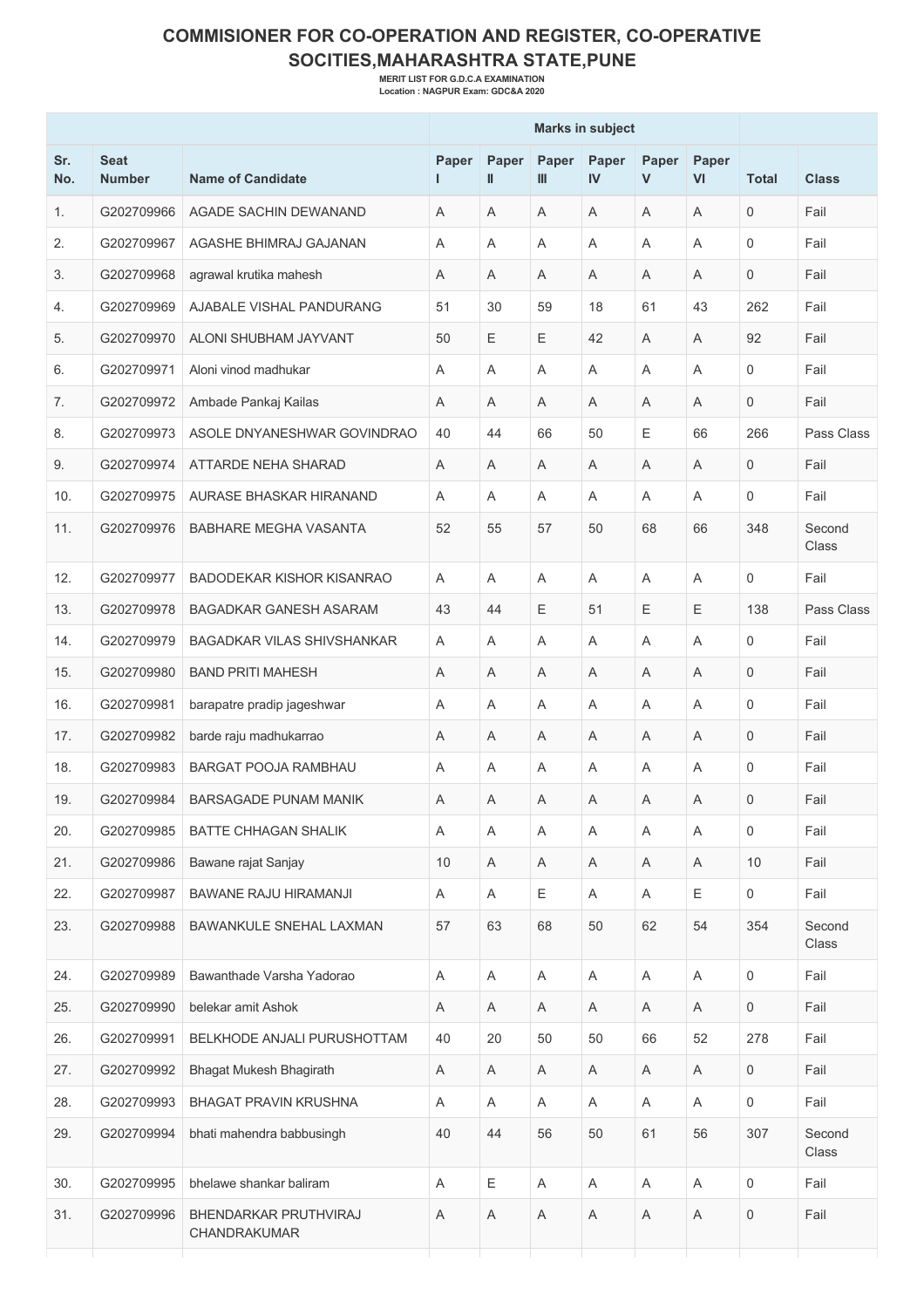| Sr.<br>No. | <b>Seat</b><br><b>Number</b> | <b>Name of Candidate</b>               | Paper<br>L | Paper<br>Ш  | Paper<br>III | Paper<br>$\mathbf{N}$ | Paper<br>$\mathsf{V}$ | Paper<br>VI | <b>Total</b>        | <b>Class</b>                |
|------------|------------------------------|----------------------------------------|------------|-------------|--------------|-----------------------|-----------------------|-------------|---------------------|-----------------------------|
| 32.        | G202709997                   | BHIDE MADHU DHIRAJ                     | Α          | Α           | A            | A                     | Α                     | Α           | 0                   | Fail                        |
| 33.        | G202709998                   | BHOJWANI KARISHMA PRAKASH              | 61         | 88          | 70           | 60                    | 76                    | 65          | 420                 | <b>Distinction</b><br>Class |
| 34.        | G202709999                   | bhoyar kapil ramdas                    | 47         | 53          | 55           | 55                    | 64                    | 67          | 341                 | Second<br>Class             |
| 35.        | G202710000                   | bhoyar kishor tulshidas                | A          | A           | A            | A                     | Α                     | Α           | $\mathbf 0$         | Fail                        |
| 36.        | G202710001                   | bhoyar nikhil madhukar                 | Α          | Α           | A            | A                     | A                     | Α           | $\mathbf 0$         | Fail                        |
| 37.        | G202710002                   | BHOYAR PREMLATA SHANKARRAO             | Е          | 44          | Ε            | Ε                     | E                     | Е           | 44                  | Pass Class                  |
| 38.        | G202710003                   | <b>BHUTE POOJA DUDHIRAM</b>            | A          | A           | A            | Α                     | Α                     | Α           | 0                   | Fail                        |
| 39.        | G202710004                   | <b>BISEN PRAVINKUMAR AMBAR</b>         | 16         | 15          | 5            | 0                     | 18                    | 11          | 65                  | Fail                        |
| 40.        | G202710005                   | bokde devidas shivaji                  | A          | A           | A            | A                     | A                     | Α           | 0                   | Fail                        |
| 41.        | G202710006                   | bondre kalyani shashikant              | 55         | 44          | 61           | 54                    | 67                    | 55          | 336                 | Second<br>Class             |
| 42.        | G202710007                   | <b>BORSE GAURAV SHRIKRISHNA</b>        | Α          | A           | A            | A                     | A                     | A           | $\mathsf 0$         | Fail                        |
| 43.        | G202710008                   | Borse Rohit Shrikrishna                | A          | A           | A            | A                     | A                     | Α           | $\mathbf 0$         | Fail                        |
| 44.        | G202710009                   | budhe hirakant natthuji                | 41         | 43          | 46           | 40                    | 55                    | 44          | 269                 | Pass Class                  |
| 45.        | G202710010                   | <b>BUJADE SAMATA NIRANJAN</b>          | A          | A           | A            | Α                     | A                     | A           | 0                   | Fail                        |
| 46.        | G202710011                   | Chahande Dipali Bhawesh                | $34(+6)$   | 43          | 59           | 40                    | 56                    | Ε           | $232(+6)$           | Pass Class                  |
| 47.        | G202710012                   | CHAKATE NANDALAL HIRALAL               | Α          | A           | A            | A                     | A                     | $\mathsf A$ | $\mathsf{O}\xspace$ | Fail                        |
| 48.        | G202710013                   | Chakole Jaishri Khushal                | A          | Α           | A            | A                     | Α                     | Α           | 0                   | Fail                        |
| 49.        | G202710014                   | chamat Jagdish Radheshyam              | Α          | Α           | Α            | Α                     | A                     | Α           | $\mathsf 0$         | Fail                        |
| 50.        | G202710015                   | chandel arju anuspsingh                | Α          | Α           | Α            | Α                     | Α                     | Α           | 0                   | Fail                        |
| 51.        | G202710016                   | CHANDEWAR HEMRAJ PRABHU                | 46         | 27          | 64           | 60                    | 71                    | 58          | 326                 | Fail                        |
| 52.        | G202710017                   | CHANORE RAHUL NILKANTH                 | Α          | A           | A            | A                     | Α                     | Α           | $\mathbf 0$         | Fail                        |
| 53.        | G202710018                   | chaoji nikhil suresh                   | 40         | Ε           | 56           | 43                    | 52                    | 41          | 232                 | Pass Class                  |
| 54.        | G202710019                   | CHAVAN NIKITA ASHOK                    | 35         | 44          | 35           | 40                    | 66                    | 55          | 275                 | Fail                        |
| 55.        | G202710020                   | chetule sanjay madhao                  | 40         | 56          | 40           | 40                    | 47                    | 44          | 267                 | Pass Class                  |
| 56.        | G202710021                   | CHITNIS CHANDANEE SARTHAK              | A          | Α           | A            | Α                     | A                     | Α           | $\mathbf 0$         | Fail                        |
| 57.        | G202710022                   | DABHANEKAR NILESH<br><b>WASUDEORAO</b> | Α          | Α           | Α            | Α                     | Α                     | Α           | $\mathsf{O}\xspace$ | Fail                        |
| 58.        | G202710023                   | DAMAHE KUWARLAL YASHWANT               | Α          | A           | A            | Α                     | A                     | Α           | $\mathbf 0$         | Fail                        |
| 59.        | G202710024                   | DAMBHARE SHUBHAM MADHAVRAO             | Α          | A           | A            | A                     | Α                     | Α           | $\mathsf{O}\xspace$ | Fail                        |
| 60.        | G202710025                   | dandekar ankita ganesh                 | $45(+6)$   | 73          | 66           | 54                    | 50                    | 66          | $354(+6)$           | <b>First Class</b>          |
| 61.        | G202710026                   | DANDEKAR SHUBHAM GANESH                | 43         | 57          | 33           | 41                    | 48                    | 42          | 264                 | Fail                        |
| 62.        | G202710027                   | DAROKAR PRATHAMESH BABARAO             | A          | $\mathsf E$ | A            | A                     | A                     | Е           | $\mathsf{O}\xspace$ | Fail                        |
| 63.        | G202710028                   | darwade anjali sanjay                  | Ε          | 56          | Е            | Е                     | Ε                     | 58          | 114                 | Pass Class                  |
| 64.        | G202710029                   | Datir Ankita Purushottam               | Α          | Α           | A            | Α                     | Α                     | Α           | $\mathbf 0$         | Fail                        |
| 65.        | G202710030                   | DESHMUKH ABHIJIT VASANT                | Α          | Α           | Α            | Α                     | A                     | Α           | $\mathsf 0$         | Fail                        |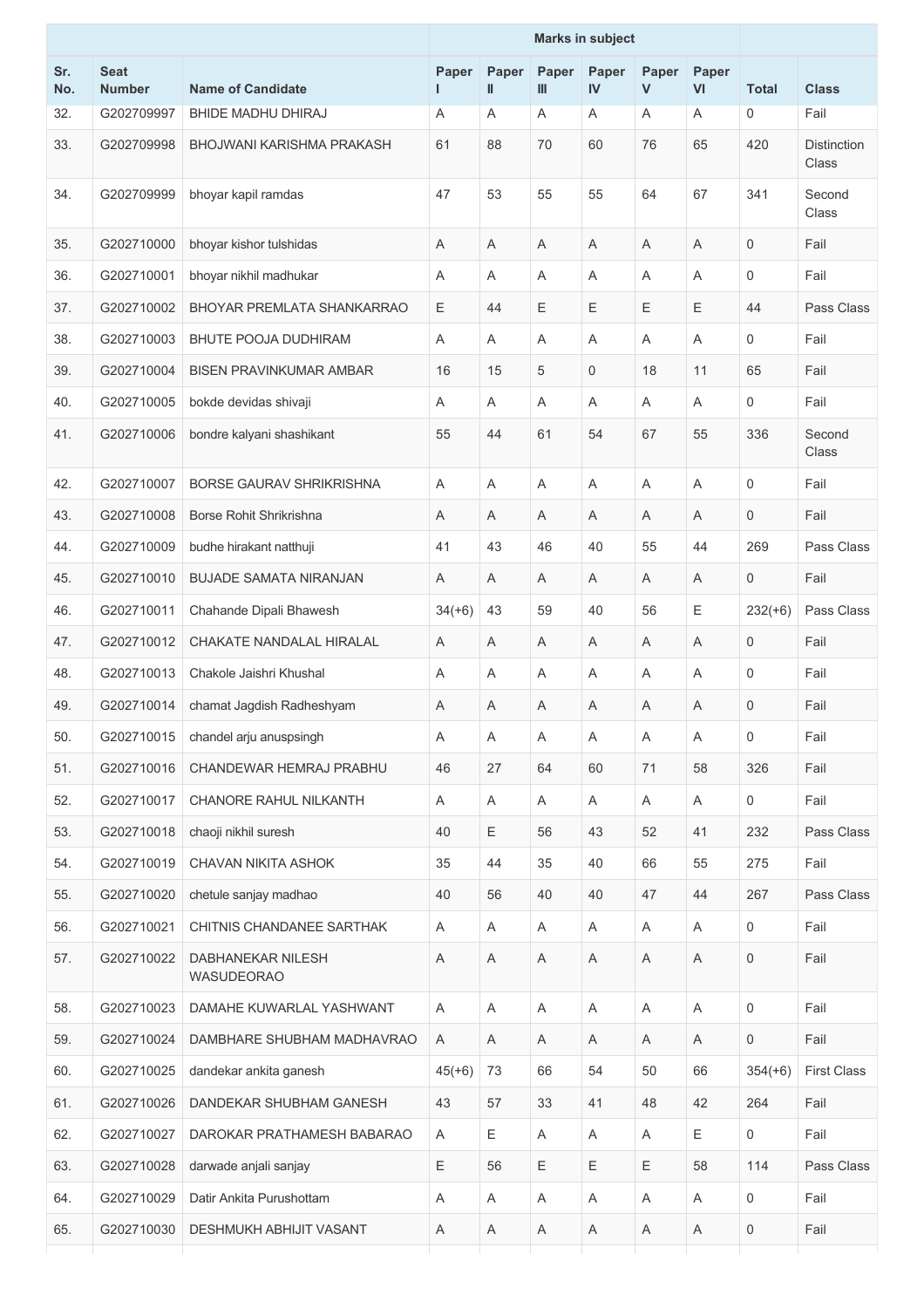|            |                              |                                          |            | <b>Marks in subject</b> |              |             |                       |                |              |                    |
|------------|------------------------------|------------------------------------------|------------|-------------------------|--------------|-------------|-----------------------|----------------|--------------|--------------------|
| Sr.<br>No. | <b>Seat</b><br><b>Number</b> | <b>Name of Candidate</b>                 | Paper<br>L | Paper<br>Ш              | Paper<br>Ш   | Paper<br>IV | Paper<br>$\mathsf{V}$ | Paper<br>VI    | <b>Total</b> | <b>Class</b>       |
| 66.        | G202710031                   | DESHMUKH YOGITA VIJAYRAO                 | Α          | Α                       | Α            | Α           | A                     | A              | 0            | Fail               |
| 67.        | G202710032                   | <b>DESHPANDE PRACHI YASHWANT</b>         | 53         | 70                      | 65           | 55          | 67                    | 64             | 374          | <b>First Class</b> |
| 68.        | G202710033                   | <b>DESHPANDE SUPRIYA SHIRISH</b>         | 51         | Ε                       | E            | 50          | 55                    | 48             | 204          | Pass Class         |
| 69.        | G202710034                   | dhabale sachin zagdu                     | Α          | A                       | A            | A           | Α                     | A              | 0            | Fail               |
| 70.        | G202710035                   | dhargave vishal bhajandas                | Е          | 60                      | $\mathsf E$  | 52          | E                     | Ε              | 112          | Pass Class         |
| 71.        | G202710036                   | DHAWALE BHUMESHWAR GODRUJI               | E          | E                       | E            | 44          | E                     | Е              | 44           | Pass Class         |
| 72.        | G202710037                   | DIWEWAR DIPEEKABAI SUKCHAND              | 54         | 59                      | 75           | 51          | 66                    | 66             | 371          | <b>First Class</b> |
| 73.        | G202710038                   | DIYEWAR UPASNA NANDKISHOR                | E.         | Α                       | Α            | A           | Ε                     | E              | $\mathbf 0$  | Fail               |
| 74.        | G202710039                   | Dodke Devanshu Devendra                  | 65         | 64                      | 71           | 55          | 70                    | 72             | 397          | <b>First Class</b> |
| 75.        | G202710040                   | DODWANI AAKASH SEVAKRAM                  | A          | A                       | A            | A           | A                     | A              | $\mathbf 0$  | Fail               |
| 76.        | G202710041                   | DONODE ANIRUDHA VASANTRAO                | Α          | Α                       | A            | Α           | A                     | A              | 0            | Fail               |
| 77.        | G202710042                   | dorle vivek uddhav                       | 45         | 60                      | 50           | 31          | 56                    | 57             | 299          | Fail               |
| 78.        | G202710043                   | DRAZON RAKESH LAWRENCE                   | A          | A                       | A            | A           | Α                     | A              | 0            | Fail               |
| 79.        | G202710044                   | <b>DUKRE PRATIKSHA</b><br>CHANDRASHEKHAR | 40         | 62                      | 58           | 54          | 66                    | 59             | 339          | Second<br>Class    |
| 80.        | G202710045                   | duragkar gajendra k                      | 45         | 62                      | 42           | 29          | 47                    | 41             | 266          | Fail               |
| 81.        | G202710046                   | <b>FALKE SWATI PANKAJ</b>                | Α          | Α                       | A            | Α           | Α                     | A              | 0            | Fail               |
| 82.        | G202710047                   | <b>GABHANE ANIL BHAIYYAJI</b>            | A          | Α                       | A            | A           | Α                     | A              | 0            | Fail               |
| 83.        | G202710048                   | <b>GAIDHANE DIPAK DHANPAL</b>            | Α          | Α                       | A            | Α           | Α                     | A              | $\mathbf 0$  | Fail               |
| 84.        | G202710049                   | gajbhiye chandrarakshita vidyanand       | 40         | 42                      | 68           | 29          | 47                    | 64             | 290          | Fail               |
| 85.        | G202710050                   | GAJBHIYE DHARMENDRA FATTUJI              | 43         | 22                      | 54           | 44          | 48                    | 55             | 266          | Fail               |
| 86.        | G202710051                   | Gajbhiye Dipak Madhukar                  | A          | Α                       | A            | Α           | Α                     | A              | 0            | Fail               |
| 87.        | G202710052                   | GAJBHIYE NARENDRA JAIPAL                 | A          | Α                       | A            | A           | Α                     | Ε              | 0            | Fail               |
| 88.        | G202710053                   | <b>GANORKAR ASHWINI RAHUL</b>            | Α          | A                       | Α            | Α           | Α                     | $\overline{A}$ | 0            | Fail               |
| 89.        | G202710054                   | <b>GANORKAR RAHUL MAHADEORAO</b>         | Α          | Α                       | Α            | Α           | Α                     | Α              | 0            | Fail               |
| 90.        | G202710055                   | Ganthale Dilip Shankarrao                | 42         | Α                       | Α            | A           | Α                     | A              | 42           | Fail               |
| 91.        | G202710056                   | gautam Dugeshwar Radheshyam              | 40         | 8                       | 40           | 40          | 47                    | 27             | 202          | Fail               |
| 92.        | G202710057                   | gawande mukesh omprakash                 | Α          | Α                       | Α            | Α           | A                     | Α              | 0            | Fail               |
| 93.        | G202710058                   | gaygaye Narbada Girdhari                 | A          | Α                       | Α            | A           | Α                     | A              | 0            | Fail               |
| 94.        | G202710059                   | <b>GHARDE RAVINDRA MANIRAM</b>           | A          | A                       | Α            | A           | A                     | A              | 0            | Fail               |
| 95.        | G202710060                   | GHOSEKAR MINAKSHI MURLIDHAR              | 57         | 70                      | 57           | 46          | 61                    | 56             | 347          | Second<br>Class    |
| 96.        | G202710061                   | GHOTKAR RENUKA ANAND                     | Α          | A                       | A            | A           | Α                     | A              | 0            | Fail               |
| 97.        | G202710062                   | Giri Madhav Ashok                        | Α          | A                       | Α            | Α           | Α                     | Α              | 0            | Fail               |
| 98.        | G202710063                   | Godde Monu Suresh                        | A          | A                       | Α            | A           | Α                     | A              | 0            | Fail               |
| 99.        | G202710064                   | gomase vipin ramraoji                    | Α          | 53                      | Ε            | 58          | Ε                     | Ε              | 111          | Fail               |
| 100.       | G202710065                   | GOTEFODE VILAS BHASHKAR                  | Α          | A                       | $\mathsf{A}$ | Α           | Α                     | A              | 0            | Fail               |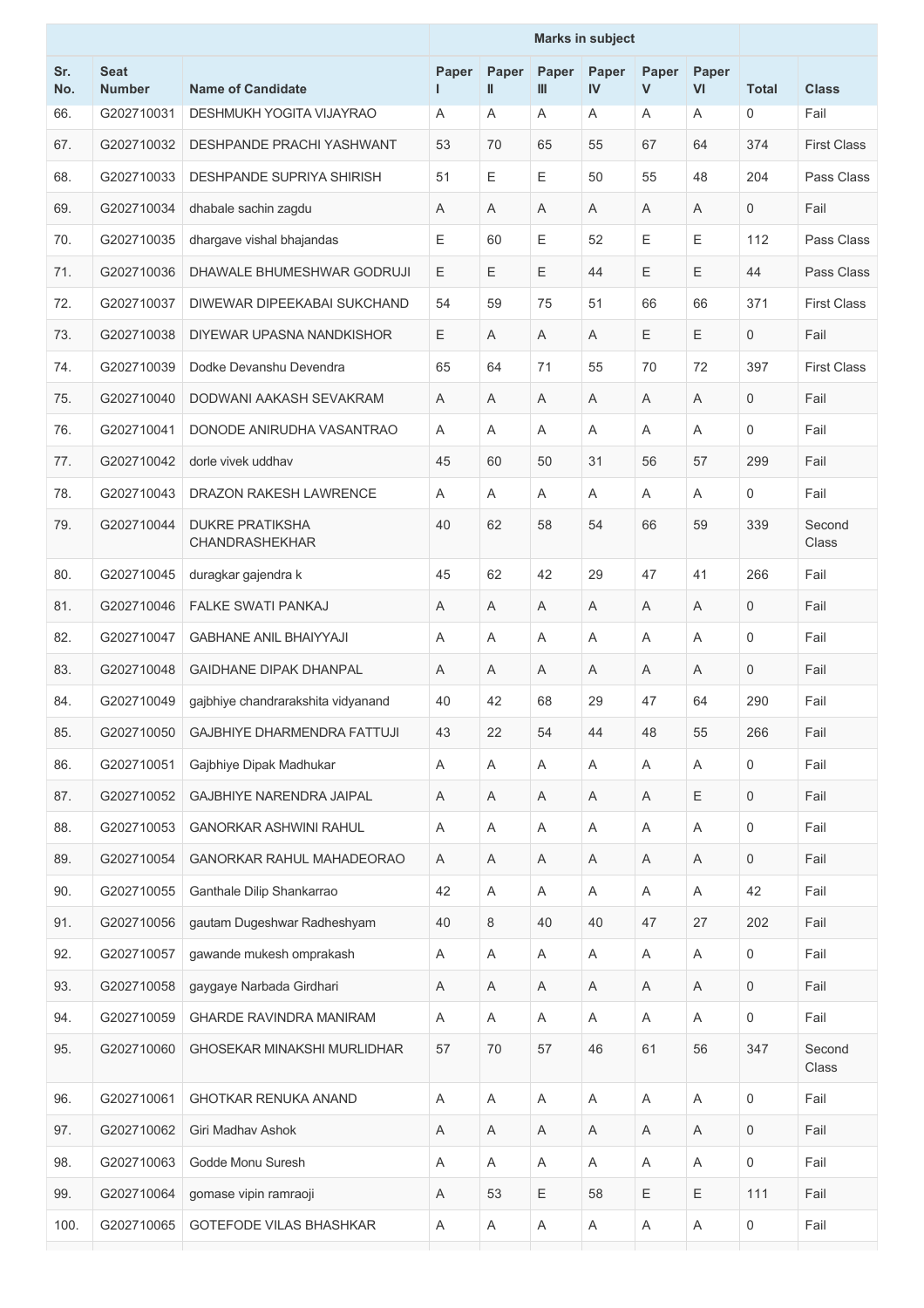|            |                              |                                                 |             |             |                           | <b>Marks in subject</b> |                |                           |                     |                 |
|------------|------------------------------|-------------------------------------------------|-------------|-------------|---------------------------|-------------------------|----------------|---------------------------|---------------------|-----------------|
| Sr.<br>No. | <b>Seat</b><br><b>Number</b> | <b>Name of Candidate</b>                        | Paper<br>L  | Paper<br>Ш  | Paper<br>$\mathbf{m}$     | Paper<br>IV             | Paper<br>V     | Paper<br>VI               | <b>Total</b>        | <b>Class</b>    |
| 101.       | G202710066                   | Gotephode Madhuri Naresh                        | 42          | 43          | 70                        | 51                      | 59             | 67                        | 332                 | Second<br>Class |
| 102.       | G202710067                   | <b>GULHANE GAJANAN</b><br><b>SHRIKRUSHNARAO</b> | 44          | 14          | A                         | 40                      | 47             | 52                        | 197                 | Fail            |
| 103.       | G202710068                   | <b>GUMGAONKAR PRAVIN</b><br>PURUSHOTTAM         | A           | A           | A                         | A                       | A              | A                         | $\mathbf 0$         | Fail            |
| 104.       | G202710069                   | <b>GUPTA ATULKUMAR</b><br>CHANDRABHUSHAN        | A           | A           | A                         | A                       | $\overline{A}$ | A                         | $\mathsf{O}\xspace$ | Fail            |
| 105.       | G202710070                   | Hajare Sayali Kishorrao                         | Α           | Α           | A                         | A                       | A              | A                         | $\mathbf 0$         | Fail            |
| 106.       | G202710071                   | Halmare Dilip Lakhaji                           | 46          | 42          | 62                        | 47                      | 53             | 57                        | 307                 | Second<br>Class |
| 107.       | G202710072                   | <b>HANDE JAYANT GIRIDHAR</b>                    | A           | Α           | A                         | A                       | Α              | A                         | $\mathbf 0$         | Fail            |
| 108.       | G202710073                   | hedau renuka mahesh                             | A           | Α           | A                         | A                       | Α              | A                         | 0                   | Fail            |
| 109.       | G202710074                   | hivrale jyotsana murlidhar                      | A           | Α           | A                         | A                       | Α              | A                         | $\mathbf 0$         | Fail            |
| 110.       | G202710075                   | HUlkey Murlidhar Devidasji                      | Α           | Α           | Α                         | Α                       | Α              | Α                         | 0                   | Fail            |
| 111.       | G202710076                   | HUMNE ATULKUMAR VASUDEO                         | A           | Α           | Α                         | A                       | Α              | A                         | 0                   | Fail            |
| 112.       | G202710077                   | husain sharfunnisa md shabbir                   | A           | Α           | Α                         | A                       | A              | A                         | 0                   | Fail            |
| 113.       | G202710078                   | <b>ISHWARKAR PRATIKSHA KISHOR</b>               | A           | A           | A                         | A                       | A              | A                         | $\mathsf{O}\xspace$ | Fail            |
| 114.       | G202710079                   | Itankar Sachin Motiram                          | A           | A           | A                         | A                       | A              | A                         | $\mathbf 0$         | Fail            |
| 115.       | G202710080                   | JAISWAL NEHA GYANCHAND                          | E           | Ε           | Ε                         | 58                      | Α              | Ε                         | 58                  | Fail            |
| 116.       | G202710081                   | jaiswal reena jaswant                           | 44          | 44          | 68                        | 56                      | 62             | 55                        | 329                 | Second<br>Class |
| 117.       | G202710082                   | Jaltade Rashmi Sanjay                           | $\mathsf A$ | $\mathsf A$ | A                         | $\mathsf{A}$            | $\mathsf A$    | $\mathsf{A}$              | $\mathsf{O}\xspace$ | Fail            |
| 118.       | G202710083                   | jambhulkar sanjay manohar                       | 51          | 9           | 58                        | 60                      | 67             | 61                        | 306                 | Fail            |
| 119.       | G202710084                   | jawale shubhangi anandrao                       | Α           | A           | A                         | A                       | Α              | $\boldsymbol{\mathsf{A}}$ | $\mathsf{O}\xspace$ | Fail            |
| 120.       | G202710085                   | JICHKAR ROSHAN RAMESH                           | Α           | A           | Α                         | A                       | A              | $\boldsymbol{\mathsf{A}}$ | 0                   | Fail            |
| 121.       | G202710086                   | JIWTODE CHANDRAKANT<br><b>WAMANRAO</b>          | 44          | 13          | 70                        | 46                      | 60             | 56                        | 289                 | Fail            |
| 122.       | G202710087                   | kachhaway Nayan Narendra                        | A           | Α           | $\boldsymbol{\mathsf{A}}$ | A                       | Α              | $\mathsf A$               | $\mathsf{O}\xspace$ | Fail            |
| 123.       | G202710088                   | KAGADE RANJITA SHRIRAM                          | Α           | A           | Α                         | Α                       | A              | Α                         | $\mathbf 0$         | Fail            |
| 124.       | G202710089                   | KALE JITENDRA RAMDASJI                          | A           | Α           | $\boldsymbol{\mathsf{A}}$ | A                       | Α              | $\boldsymbol{\mathsf{A}}$ | $\mathsf{O}\xspace$ | Fail            |
| 125.       | G202710090                   | KALE NIKHIL SURESH                              | Е           | 8           | 64                        | 30                      | 41             | Ε                         | 143                 | Fail            |
| 126.       | G202710091                   | kalokar mrunmayee namdeorao                     | Α           | Α           | Α                         | A                       | A              | $\mathsf A$               | 0                   | Fail            |
| 127.       | G202710092                   | KAMBLE SHILPA KAILASH                           | Α           | A           | Α                         | Α                       | A              | $\boldsymbol{\mathsf{A}}$ | $\mathsf{O}\xspace$ | Fail            |
| 128.       | G202710093                   | KAMLE KARISHMA PRBHAKARRAO                      | 45          | 52          | 65                        | 50                      | 57             | 52                        | 321                 | Second<br>Class |
| 129.       | G202710094                   | <b>KAMLE SONU SURESH</b>                        | A           | Α           | A                         | Α                       | A              | A                         | $\boldsymbol{0}$    | Fail            |
| 130.       | G202710095                   | KANIKA MAHESH AGRAWAL                           | A           | Α           | A                         | A                       | Α              | A                         | $\mathsf{O}\xspace$ | Fail            |
| 131.       | G202710096                   | KATEKHAYE BHOJRAJ NARAYAN                       | Α           | A           | A                         | Α                       | Α              | Α                         | 0                   | Fail            |
| 132.       | G202710097                   | katore chanda vijay                             | Α           | A           | $\mathsf A$               | A                       | A              | $\boldsymbol{\mathsf{A}}$ | 0                   | Fail            |
|            |                              |                                                 |             |             |                           |                         |                |                           |                     |                 |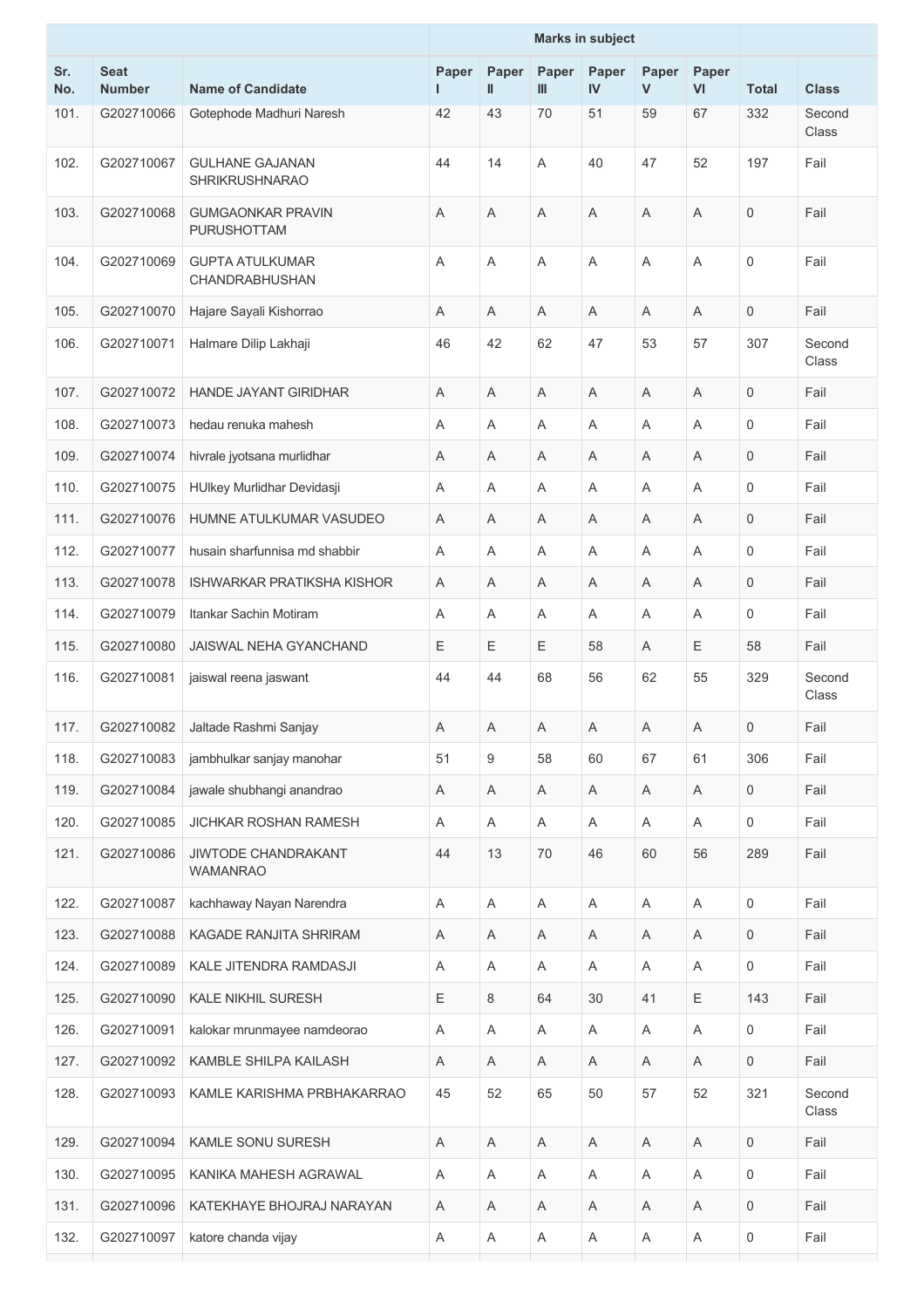|            |                              |                                                 |            | <b>Marks in subject</b> |                           |                       |            |             |                     |                    |
|------------|------------------------------|-------------------------------------------------|------------|-------------------------|---------------------------|-----------------------|------------|-------------|---------------------|--------------------|
| Sr.<br>No. | <b>Seat</b><br><b>Number</b> | <b>Name of Candidate</b>                        | Paper<br>L | Paper<br>Ш              | Paper<br>$\mathbf{m}$     | Paper<br>$\mathbf{N}$ | Paper<br>V | Paper<br>VI | <b>Total</b>        | <b>Class</b>       |
| 133.       | G202710098                   | KATORE ULHAS RAMDAS                             | Α          | Α                       | Α                         | A                     | Α          | A           | $\mathbf 0$         | Fail               |
| 134.       | G202710099                   | <b>KATORE VICKY RAMDAS</b>                      | A          | Α                       | Α                         | A                     | A          | A           | 0                   | Fail               |
| 135.       | G202710100                   | KAWALE LOKESH ISHWAR                            | 43         | 66                      | 63                        | 41                    | 52         | 61          | 326                 | Second<br>Class    |
| 136.       | G202710101                   | KAWALE NIKESH RUKHMANGAD                        | 50         | 81                      | 75                        | 45                    | 59         | 74          | 384                 | <b>First Class</b> |
| 137.       | G202710102                   | KAWARE PALLAVI SUBHASH                          | A          | Α                       | A                         | A                     | Α          | A           | 0                   | Fail               |
| 138.       | G202710103                   | <b>KEWATE JAYASHRI</b><br><b>PURUSHOTTAMRAO</b> | 40         | E                       | E                         | 55                    | E          | 59          | 154                 | Pass Class         |
| 139.       | G202710104                   | KHANDARE KAJAL PRAKASH                          | Α          | E                       | A                         | A                     | Α          | A           | $\mathbf 0$         | Fail               |
| 140.       | G202710105                   | KHAPRE VINOD NILKANTHRAO                        | 47         | 55                      | 52                        | 40                    | 40         | 32          | 266                 | Fail               |
| 141.       | G202710106                   | Khedulkar Anukul Govindrao                      | Α          | Α                       | Α                         | A                     | Α          | A           | 0                   | Fail               |
| 142.       | G202710107                   | KHOBRAGADE GOPAL JAYDEO                         | A          | Α                       | Α                         | A                     | A          | A           | $\mathbf 0$         | Fail               |
| 143.       | G202710108                   | Khodke Girish khushal                           | 53         | 75                      | 68                        | 52                    | 57         | 71          | 376                 | <b>First Class</b> |
| 144.       | G202710109                   | KHOKALE KETAN VIJAY                             | A          | Α                       | A                         | A                     | Α          | A           | 0                   | Fail               |
| 145.       | G202710110                   | KOHAD RAJESH SAHEBRAO                           | A          | A                       | A                         | A                     | A          | A           | $\mathbf 0$         | Fail               |
| 146.       | G202710111                   | KOHAD YUKESH NARENDRA                           | E          | E                       | Ε                         | A                     | Α          | Ε           | 0                   | Fail               |
| 147.       | G202710112                   | Kohale Shrawan Dinkar                           | A          | Α                       | A                         | A                     | A          | A           | $\mathbf 0$         | Fail               |
| 148.       | G202710113                   | KOLHE KESHAO MANOHAR                            | A          | A                       | A                         | A                     | A          | A           | $\mathbf 0$         | Fail               |
| 149.       | G202710114                   | KORE ATUL YASHWANT                              | E.         | 54                      | 69                        | Е                     | Е          | Ε           | 123                 | Pass Class         |
| 150.       | G202710115                   | <b>KOTHEWAR RAMESHWAR</b><br><b>RADHESHYAM</b>  | A          | Α                       | Α                         | A                     | A          | A           | $\mathbf 0$         | Fail               |
| 151.       | G202710116                   | KOWE DHARA TRYAMBAKRAO                          | Α          | Α                       | Α                         | Α                     | Α          | Α           | 0                   | Fail               |
| 152.       | G202710117                   | KUTHE SANDHYA KHOMDEO                           | A          | Α                       | A                         | A                     | Α          | A           | $\mathsf{O}\xspace$ | Fail               |
| 153.       | G202710118                   | LABHADE VAISHALI DNYANESHWAR                    | 47         | 13                      | $\boldsymbol{\mathsf{A}}$ | A                     | Α          | $\mathsf A$ | 60                  | Fail               |
| 154.       | G202710119                   | lade sharda aniket                              | A          | A                       | Α                         | A                     | Α          | A           | 0                   | Fail               |
| 155.       | G202710120                   | Lambade Megha Rajesh                            | Α          | Α                       | Α                         | A                     | Α          | $\mathsf A$ | 0                   | Fail               |
| 156.       | G202710121                   | lanjewar karishma abhijeet                      | Α          | Α                       | A                         | A                     | Α          | A           | 0                   | Fail               |
| 157.       | G202710122                   | Lohakare Dashrath Dewaji                        | Α          | Α                       | A                         | A                     | Α          | Α           | $\mathbf 0$         | Fail               |
| 158.       | G202710123                   | LOTHE ANANDRAO RAMU                             | A          | Α                       | Α                         | A                     | Α          | $\mathsf A$ | 0                   | Fail               |
| 159.       | G202710124                   | MAHAJAN NIKKI SHANKARRAO                        | Ε          | A                       | Ε                         | Ε                     | A          | Ε           | 0                   | Fail               |
| 160.       | G202710125                   | MAHAWADE BHUMESHWAR<br><b>MAHADEV</b>           | Α          | Α                       | $\mathsf A$               | $\mathsf A$           | Α          | $\mathsf A$ | 0                   | Fail               |
| 161.       | G202710126                   | MAHURE MAYURI GULABRAO                          | A          | Α                       | $\overline{\mathsf{A}}$   | A                     | Α          | A           | $\mathsf{O}\xspace$ | Fail               |
| 162.       | G202710127                   | MAHURE MEGHSHYAM VISHWANATH                     | A          | Α                       | Α                         | Α                     | Α          | Α           | 0                   | Fail               |
| 163.       | G202710128                   | manapure asmika dishank                         | Α          | Α                       | Α                         | A                     | Α          | A           | $\mathbf 0$         | Fail               |
| 164.       | G202710129                   | mandalwar atul shamrao                          | Α          | Α                       | Α                         | Α                     | Α          | Α           | 0                   | Fail               |
| 165.       | G202710130                   | Mandaokar Virendra Rajesh                       | Α          | Α                       | A                         | Α                     | Α          | A           | $\mathbf 0$         | Fail               |
| 166.       | G202710131                   | Mange Dilip Maroti                              | Α          | A                       | Α                         | Α                     | Α          | Α           | 0                   | Fail               |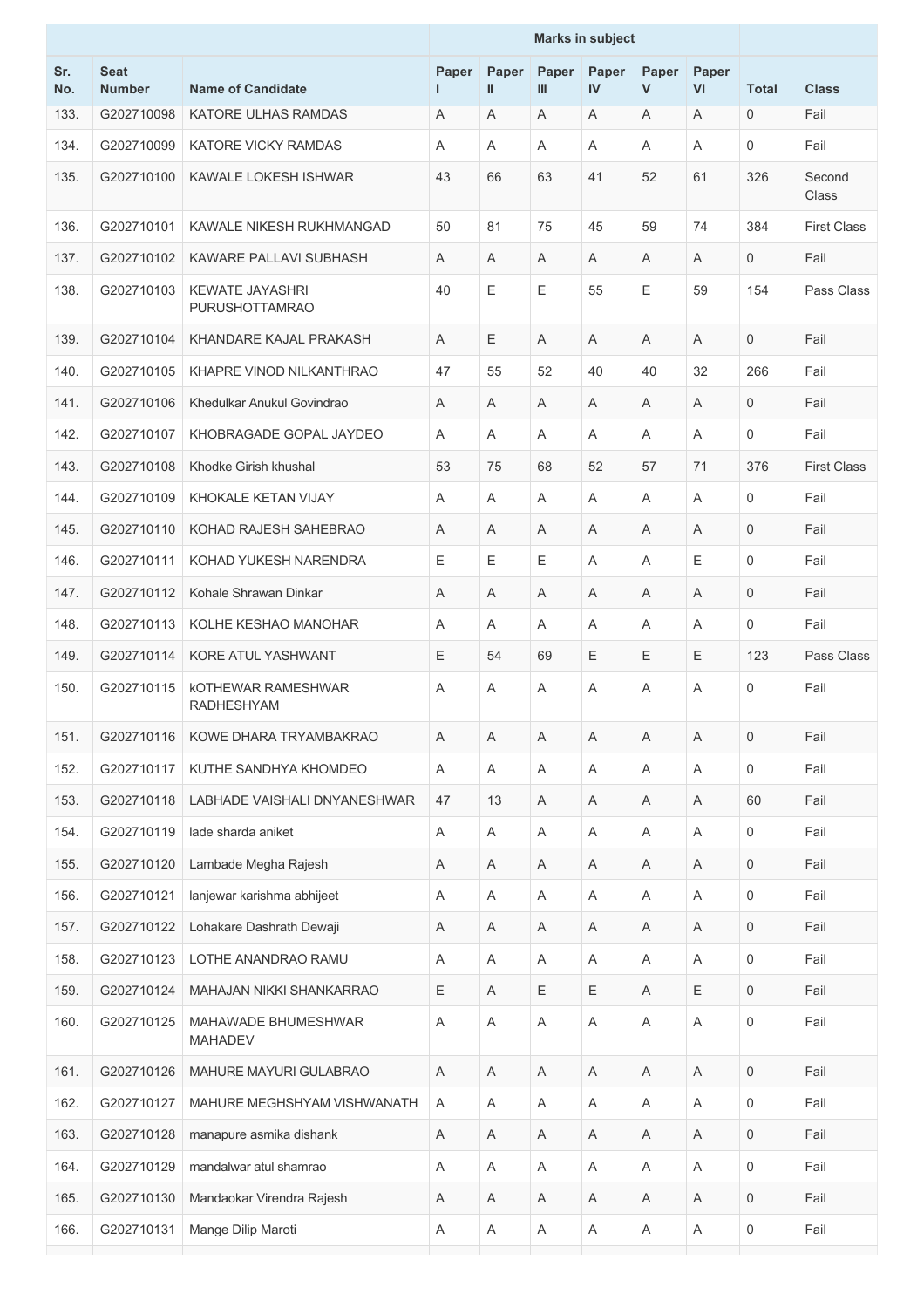|            |                              |                                         |       | <b>Marks in subject</b> |              |                |            |             |              |                    |
|------------|------------------------------|-----------------------------------------|-------|-------------------------|--------------|----------------|------------|-------------|--------------|--------------------|
| Sr.<br>No. | <b>Seat</b><br><b>Number</b> | <b>Name of Candidate</b>                | Paper | Paper<br>$\mathbf{I}$   | Paper<br>III | Paper<br>IV    | Paper<br>V | Paper<br>VI | <b>Total</b> | <b>Class</b>       |
| 167.       | G202710132                   | mankar priya shrikant                   | Α     | Α                       | Α            | Α              | Α          | A           | 0            | Fail               |
| 168.       | G202710133                   | <b>MANKAR SHAILESH SAHEBRAO</b>         | A     | A                       | Α            | A              | Α          | A           | 0            | Fail               |
| 169.       | G202710134                   | MARWADE PRIYA MANISH                    | Е     | 63                      | Ε            | Ε              | Ε          | Ε           | 63           | Pass Class         |
| 170.       | G202710135                   | Marwade Vaishali rambharos              | A     | A                       | A            | A              | Α          | A           | $\mathbf 0$  | Fail               |
| 171.       | G202710136                   | MASKARE VAISHALI RIKHIRAM               | A     | A                       | A            | Α              | Α          | A           | 0            | Fail               |
| 172.       | G202710137                   | maske dhananjay umesh                   | 41    | 43                      | 59           | 34             | 31         | 55          | 263          | Fail               |
| 173.       | G202710138                   | masram abhishek rajendra                | Α     | A                       | A            | A              | Α          | A           | 0            | Fail               |
| 174.       | G202710139                   | <b>MASRAM SEETA CHINTAMAN</b>           | Ε     | 56                      | Ε            | Ε              | 51         | 65          | 172          | Pass Class         |
| 175.       | G202710140                   | <b>MATE REKHA GANPAT</b>                | 40    | 74                      | 66           | 52             | 67         | 66          | 365          | <b>First Class</b> |
| 176.       | G202710141                   | Meher Harishchandra Jairam              | A     | A                       | A            | $\overline{A}$ | A          | A           | $\mathbf 0$  | Fail               |
| 177.       | G202710142                   | MENDHE SUNIL PREMLAL                    | Е     | 20                      | Ε            | 56             | Ε          | $\mathsf E$ | 76           | Fail               |
| 178.       | G202710143                   | MOHADIKAR KESAR RAVINDRA                | Α     | A                       | Α            | A              | Α          | A           | 0            | Fail               |
| 179.       | G202710144                   | MOHADIKAR RAVINDRA DIWAKAR              | Α     | A                       | A            | Α              | A          | A           | 0            | Fail               |
| 180.       | G202710145                   | MOHARIYA SUYOG RADHESHAM                | 40    | 19                      | 42           | 23             | 42         | 51          | 217          | Fail               |
| 181.       | G202710146                   | Motghare Ashish Gajanan                 | Α     | A                       | A            | A              | A          | A           | 0            | Fail               |
| 182.       | G202710147                   | MOTHGHARE SHUBHAM BHOJRAJ               | 50    | 49                      | 64           | 46             | 56         | 64          | 329          | Second<br>Class    |
| 183.       | G202710148                   | NADARKHANI SWATI ASHOK                  | Е     | 56                      | Е            | $\mathsf E$    | Ε          | $\mathsf E$ | 56           | Pass Class         |
| 184.       | G202710149                   | NALE SURAJ BHAGYAWAN                    | Α     | A                       | A            | Α              | Α          | A           | 0            | Fail               |
| 185.       | G202710150                   | Nandankar Saurabh Wasudeo               | 55    | 64                      | 64           | 52             | 61         | 64          | 360          | <b>First Class</b> |
| 186.       | G202710151                   | NANDANWAR GAURAV BHAURAO                | A     | Α                       | A            | A              | Α          | Α           | 0            | Fail               |
| 187.       | G202710152                   | NANDANWAR NITESH KHUSHAL                | A     | Α                       | A            | Α              | A          | A           | 0            | Fail               |
| 188.       | G202710153                   | NANDANWAR SHITAL BANDUJI                | A     | A                       | A            | A              | Α          | A           | 0            | Fail               |
| 189.       | G202710154                   | NANDURKAR BHAGYASHRI VIJAYRAO           | 47    | Ε                       | A            | Α              | A          | Ε           | 47           | Fail               |
| 190.       | G202710155                   | NANOTKAR DEEPAK PRABHAKAR               | A     | A                       | A            | Α              | A          | Α           | 0            | Fail               |
| 191.       | G202710156                   | NANOTKAR KIRTI DEEPAK                   | A     | A                       | A            | Α              | Α          | A           | 0            | Fail               |
| 192.       | G202710157                   | NARNAWARE PRITAM INDRAKUMAR             | A     | A                       | A            | Α              | A          | A           | 0            | Fail               |
| 193.       | G202710158                   | NASHINE SWATI SOORAJ                    | 47    | 44                      | Ε            | 53             | 54         | $\mathsf E$ | 198          | Pass Class         |
| 194.       | G202710159                   | NEULKAR SANJAY LAXMANRAO                | A     | A                       | A            | A              | A          | A           | 0            | Fail               |
| 195.       | G202710160                   | Newaskar Renuka Ajay                    | A     | A                       | A            | Α              | A          | Α           | 0            | Fail               |
| 196.       | G202710161                   | nighot kishori sushant                  | A     | A                       | Α            | A              | Α          | Α           | 0            | Fail               |
| 197.       | G202710162                   | NIKHADE RAJU HARI                       | Α     | A                       | A            | A              | A          | A           | 0            | Fail               |
| 198.       | G202710163                   | NIMBALKAR SHUBHAM<br><b>BHALCHANDRA</b> | 24    | 59                      | 69           | 50             | 49         | 46          | 297          | Fail               |
| 199.       | G202710164                   | NITIN KURYABHAN GANVIR                  | 44    | 23                      | Ε            | 60             | E          | 60          | 187          | Fail               |
| 200.       | G202710165                   | PANDE APURVA ABHISHEK                   | A     | A                       | A            | A              | A          | A           | 0            | Fail               |
| 201.       | G202710166                   | PANSE SHUBHANGI SURESH                  | Α     | Α                       | Α            | A              | Α          | A           | 0            | Fail               |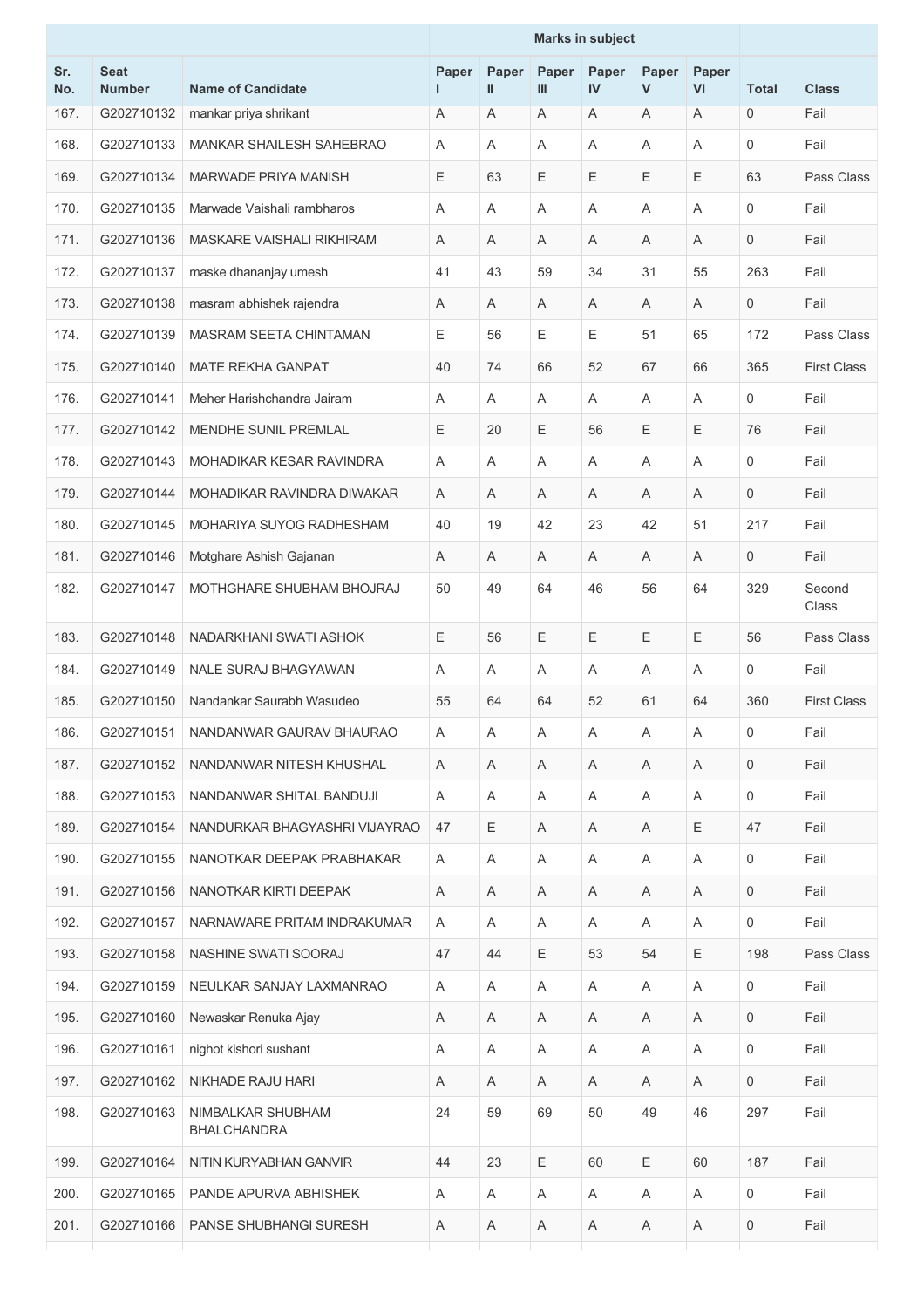|            |                              |                                        | <b>Marks in subject</b> |             |                              |             |            |                    |                     |                    |
|------------|------------------------------|----------------------------------------|-------------------------|-------------|------------------------------|-------------|------------|--------------------|---------------------|--------------------|
| Sr.<br>No. | <b>Seat</b><br><b>Number</b> | <b>Name of Candidate</b>               | Paper<br>L.             | Paper<br>Ш  | <b>Paper</b><br>$\mathbf{m}$ | Paper<br>IV | Paper<br>V | Paper<br><b>VI</b> | <b>Total</b>        | <b>Class</b>       |
| 202.       | G202710167                   | PANSE ANIKET SURESHRAO                 | Α                       | A           | Α                            | A           | Α          | Α                  | 0                   | Fail               |
| 203.       | G202710168                   | PARATE AMOL WAMAN                      | A                       | Α           | Α                            | A           | Α          | A                  | 0                   | Fail               |
| 204.       | G202710169                   | PARATE MOHINI ASHOKRAO                 | A                       | Α           | Α                            | Α           | Α          | A                  | 0                   | Fail               |
| 205.       | G202710170                   | PARDHI ANANTA PRAMANAND                | A                       | Α           | A                            | A           | Α          | A                  | $\mathbf 0$         | Fail               |
| 206.       | G202710171                   | PARDHI SHRADDHA RAJU                   | Α                       | Α           | A                            | A           | Α          | A                  | $\mathbf 0$         | Fail               |
| 207.       | G202710172                   | parteti pramesh kedhari                | A                       | Α           | Α                            | Α           | Α          | Α                  | 0                   | Fail               |
| 208.       | G202710173                   | PATELIYA CHETAN KIRTIKUMAR             | A                       | A           | A                            | A           | A          | A                  | $\mathbf 0$         | Fail               |
| 209.       | G202710174                   | PATHAN WASIM KHAN NASIM KHAN           | A                       | Α           | Α                            | Α           | Α          | Α                  | 0                   | Fail               |
| 210.       | G202710175                   | PATIL ANMOL SUNIL                      | A                       | Α           | Α                            | A           | A          | A                  | $\mathbf 0$         | Fail               |
| 211.       | G202710176                   | Patil Prajakta Vikasrao                | A                       | Α           | A                            | A           | A          | A                  | $\mathbf 0$         | Fail               |
| 212.       | G202710177                   | patil roshan pradip                    | Е                       | 59          | 69                           | 50          | E          | 54                 | 232                 | Pass Class         |
| 213.       | G202710178                   | Patte Prashant Devidasrao              | A                       | Α           | Α                            | A           | Α          | A                  | 0                   | Fail               |
| 214.       | G202710179                   | paunikar kavita vasanta                | A                       | Α           | A                            | A           | A          | A                  | 0                   | Fail               |
| 215.       | G202710180                   | paunikar puja wamanrao                 | A                       | Α           | A                            | A           | A          | A                  | $\mathbf 0$         | Fail               |
| 216.       | G202710181                   | PIMPALGAONKAR ABHAY<br><b>MADANRAO</b> | 40                      | E           | Ε                            | 55          | E          | 62                 | 157                 | Pass Class         |
| 217.       | G202710182                   | PIMPALKAR PRANAY SURESH                | 58                      | 62          | 72                           | 64          | 63         | 74                 | 393                 | <b>First Class</b> |
| 218.       | G202710183                   | PORATE VARSHA BABANRAO                 | 52                      | 54          | Ε                            | 61          | E          | 52                 | 219                 | Pass Class         |
| 219.       | G202710184                   | PRIYANKA NARENDRA JAYASWAL             | A                       | Α           | A                            | Α           | Α          | Α                  | 0                   | Fail               |
| 220.       | G202710185                   | PUND MEGHA LALIT                       | A                       | A           | Ε                            | Е           | E          | Ε                  | 0                   | Fail               |
| 221.       | G202710186                   | PURANIK SHUBHANGI MANOJ                | Α                       | $\mathsf A$ | Α                            | Α           | Α          | Α                  | 0                   | Fail               |
| 222.       | G202710187                   | Rachhore Mayuri Jagdish                | Α                       | Α           | Α                            | Α           | Α          | Α                  | 0                   | Fail               |
| 223.       | G202710188                   | rahangdale kunjbihari shriram          | Α                       | Α           | Α                            | $\mathsf A$ | Α          | Α                  | 0                   | Fail               |
| 224.       | G202710189                   | rahangdale pooja tejlal                | A                       | Α           | Α                            | A           | Α          | A                  | $\mathsf{O}\xspace$ | Fail               |
| 225.       | G202710190                   | raipurkar paresh rajesh                | 51                      | Ε           | Ε                            | 58          | E          | Ε                  | 109                 | Pass Class         |
| 226.       | G202710191                   | RAJANDEKAR PRASAD PRAKASH              | 56                      | 64          | $\mathsf E$                  | 50          | E          | $\mathsf E$        | 170                 | Pass Class         |
| 227.       | G202710192                   | RAMTEKE MANISHKUMAR BHIMRAO            | 30                      | 14          | 47                           | 31          | 36         | 40                 | 198                 | Fail               |
| 228.       | G202710193                   | <b>RAMTEKE SAURABH</b><br>CHANDRAKUMAR | A                       | Α           | Α                            | $\mathsf A$ | Α          | Α                  | 0                   | Fail               |
| 229.       | G202710194                   | rangari ravishankar tejram             | Α                       | Α           | Α                            | A           | Α          | $\mathsf A$        | $\mathsf{O}\xspace$ | Fail               |
| 230.       | G202710195                   | Rathod Komal Narayan                   | A                       | Α           | Α                            | A           | Α          | Α                  | 0                   | Fail               |
| 231.       | G202710196                   | rathod shankar badu                    | Α                       | Α           | $\mathsf A$                  | Α           | Α          | Α                  | 0                   | Fail               |
| 232.       | G202710197                   | Raut Damini Ramesh                     | Α                       | Α           | Α                            | Α           | Α          | Α                  | 0                   | Fail               |
| 233.       | G202710198                   | raut monali yashwant                   | Α                       | Α           | Α                            | A           | Α          | Α                  | $\mathsf{O}\xspace$ | Fail               |
| 234.       | G202710199                   | RAUT SUMIT GANPAT                      | 50                      | 44          | 61                           | 56          | 55         | 62                 | 328                 | Second<br>Class    |
| 235.       | G202710200                   | RAUT USHA KHEMRAJ                      | A                       | A           | Α                            | A           | Α          | A                  | 0                   | Fail               |
| 236.       | G202710201                   | reshme vijay deepak                    | 41                      | 52          | 64                           | 58          | 61         | 48                 | 324                 | Second             |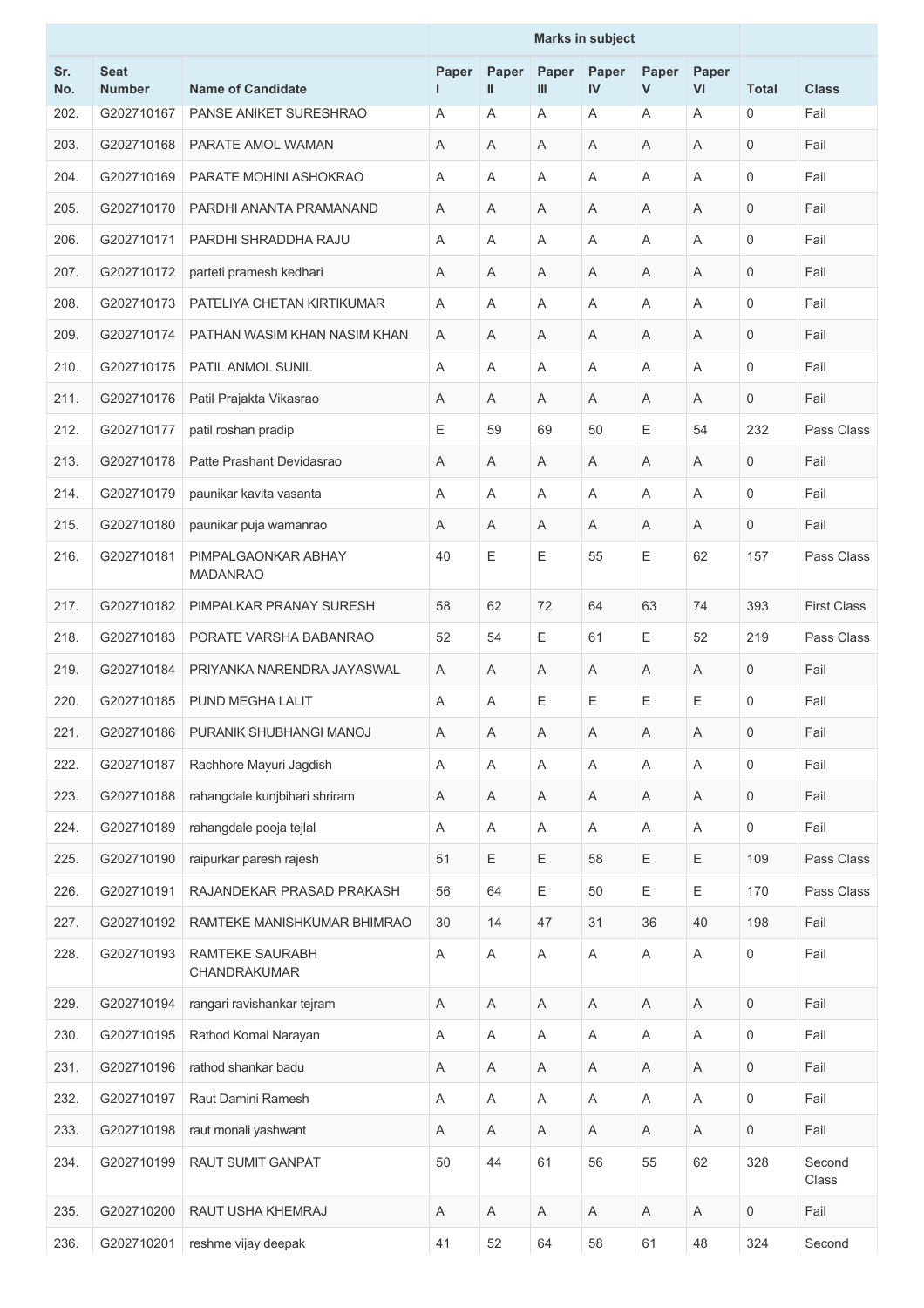|            |                              |                                           | <b>Marks in subject</b> |             |                           |                       |            |                           |                     |                    |
|------------|------------------------------|-------------------------------------------|-------------------------|-------------|---------------------------|-----------------------|------------|---------------------------|---------------------|--------------------|
| Sr.<br>No. | <b>Seat</b><br><b>Number</b> | <b>Name of Candidate</b>                  | Paper<br>L.             | Paper<br>Ш  | Paper<br>Ш                | Paper<br>$\mathbf{N}$ | Paper<br>V | Paper<br><b>VI</b>        | <b>Total</b>        | <b>Class</b>       |
|            |                              |                                           |                         |             |                           |                       |            |                           |                     | Class              |
| 237.       | G202710202                   | ROKDE NANDA BHASKARRAO                    | A                       | A           | A                         | A                     | Α          | A                         | $\mathbf 0$         | Fail               |
| 238.       | G202710203                   | SABOO NEELAM DEEPAK                       | 51                      | 79          | 70                        | 54                    | 56         | 76                        | 386                 | <b>First Class</b> |
| 239.       | G202710204                   | sahu Durga rukamichand                    | 40                      | 74          | 67                        | 24                    | 58         | 63                        | 326                 | Fail               |
| 240.       | G202710205                   | SAHU PRIYANKA BAJRANGI                    | A                       | Α           | A                         | A                     | A          | A                         | 0                   | Fail               |
| 241.       | G202710206                   | sakhare hioraj budha                      | 54                      | 52          | 72                        | 56                    | 60         | 70                        | 364                 | <b>First Class</b> |
| 242.       | G202710207                   | SARVE MADHURI RAMBHAU                     | A                       | A           | A                         | A                     | A          | A                         | 0                   | Fail               |
| 243.       | G202710208                   | SARVE NAGESH BHAURAO                      | A                       | Α           | A                         | A                     | Α          | A                         | 0                   | Fail               |
| 244.       | G202710209                   | Sathawane Hemraj Gangadhar                | 53                      | 68          | 66                        | 60                    | 62         | 70                        | 379                 | <b>First Class</b> |
| 245.       | G202710210                   | sathawane Vedika Barku                    | A                       | Α           | A                         | A                     | A          | A                         | $\mathbf 0$         | Fail               |
| 246.       | G202710211                   | sawarkar dipak vithobaji                  | Α                       | Α           | A                         | Α                     | Α          | A                         | 0                   | Fail               |
| 247.       | G202710212                   | SAYED AVEJALI RIYAJALI                    | A                       | A           | A                         | A                     | Α          | A                         | $\mathbf 0$         | Fail               |
| 248.       | G202710213                   | SHAHARE SAMRAT ANKOSH                     | A                       | A           | A                         | A                     | Α          | A                         | 0                   | Fail               |
| 249.       | G202710214                   | SHAHU LOMESH KRISHNAJI                    | 50                      | 53          | 61                        | $34(+6)$              | 50         | 42                        | $290(+6)$           | Pass Class         |
| 250.       | G202710215                   | SHANGARWAR POOJA RAMESHRAO                | 56                      | 61          | 57                        | 55                    | 54         | 30                        | 313                 | Fail               |
| 251.       | G202710216                   | Sharma Mohak Shrivikram                   | E                       | Е           | Ε                         | 54                    | E          | Е                         | 54                  | Pass Class         |
| 252.       | G202710217                   | SHEIKH IRFAN SHAKIL                       | 43                      | 78          | 73                        | 50                    | 52         | 55                        | 351                 | Second<br>Class    |
| 253.       | G202710218                   | sheikh naved rahim                        | 14                      | 51          | 57                        | 6                     | Α          | 40                        | 168                 | Fail               |
| 254.       | G202710219                   | SHEIKH SHABINA KADIR AHMAD                | E                       | Е           | Ε                         | A                     | Α          | Ε                         | 0                   | Fail               |
| 255.       | G202710220                   | SHENDE DHARMENDRAKUMAR<br><b>PANDHARI</b> | Α                       | Α           | A                         | Α                     | Α          | Α                         | 0                   | Fail               |
| 256.       | G202710221                   | SHENDE GANESH ANANDRAO                    | 44                      | 24          | 64                        | 50                    | 55         | 57                        | 294                 | Fail               |
| 257.       | G202710222                   | SHENDE PAWAN BALAJI                       | Α                       | Α           | A                         | A                     | A          | Α                         | 0                   | Fail               |
| 258.       | G202710223                   | shendre sachin pandurang                  | A                       | Α           | Α                         | A                     | A          | $\boldsymbol{\mathsf{A}}$ | 0                   | Fail               |
| 259.       | G202710224                   | SHIRSUDE PRITESH DILIPRAO                 | 40                      | 52          | 66                        | 50                    | 52         | 67                        | 327                 | Second<br>Class    |
| 260.       | G202710225                   | shivankar akshaykumar sadashiv            | A                       | Α           | $\boldsymbol{\mathsf{A}}$ | A                     | Α          | A                         | 0                   | Fail               |
| 261.       | G202710226                   | SHIVANKAR KAMLESH PARASRAM                | A                       | A           | Α                         | A                     | A          | $\boldsymbol{\mathsf{A}}$ | 0                   | Fail               |
| 262.       | G202710227                   | Sirsath Arati Dhananjay                   | A                       | A           | A                         | A                     | A          | A                         | 0                   | Fail               |
| 263.       | G202710228                   | SOMANKAR TUSHAR ISHWAR                    | A                       | Α           | Α                         | A                     | A          | A                         | 0                   | Fail               |
| 264.       | G202710229                   | Sonawane Ishwar Gulab                     | 50                      | 66          | 69                        | 68                    | 63         | 69                        | 385                 | <b>First Class</b> |
| 265.       | G202710230                   | Sondarkar Manoj Bandu                     | 53                      | 68          | 72                        | 62                    | 64         | 68                        | 387                 | <b>First Class</b> |
| 266.       | G202710231                   | SONKUSARE HEMANT ANANDRAO                 | 40                      | 69          | 57                        | 40                    | 61         | 60                        | 327                 | Second<br>Class    |
| 267.       | G202710232                   | SONKUSARE PAWAN ANANDRAO                  | Α                       | A           | Α                         | A                     | A          | Α                         | 0                   | Fail               |
| 268.       | G202710233                   | SONTAKKE ASHISHKUMAR<br><b>RAMKRISHNA</b> | Α                       | Α           | A                         | Α                     | Α          | Α                         | $\mathsf 0$         | Fail               |
| 269.       | G202710234                   | sukhadeve hitesh eknath                   | $\mathsf A$             | $\mathsf A$ | $\boldsymbol{\mathsf{A}}$ | A                     | A          | $\mathsf A$               | $\mathsf{O}\xspace$ | Fail               |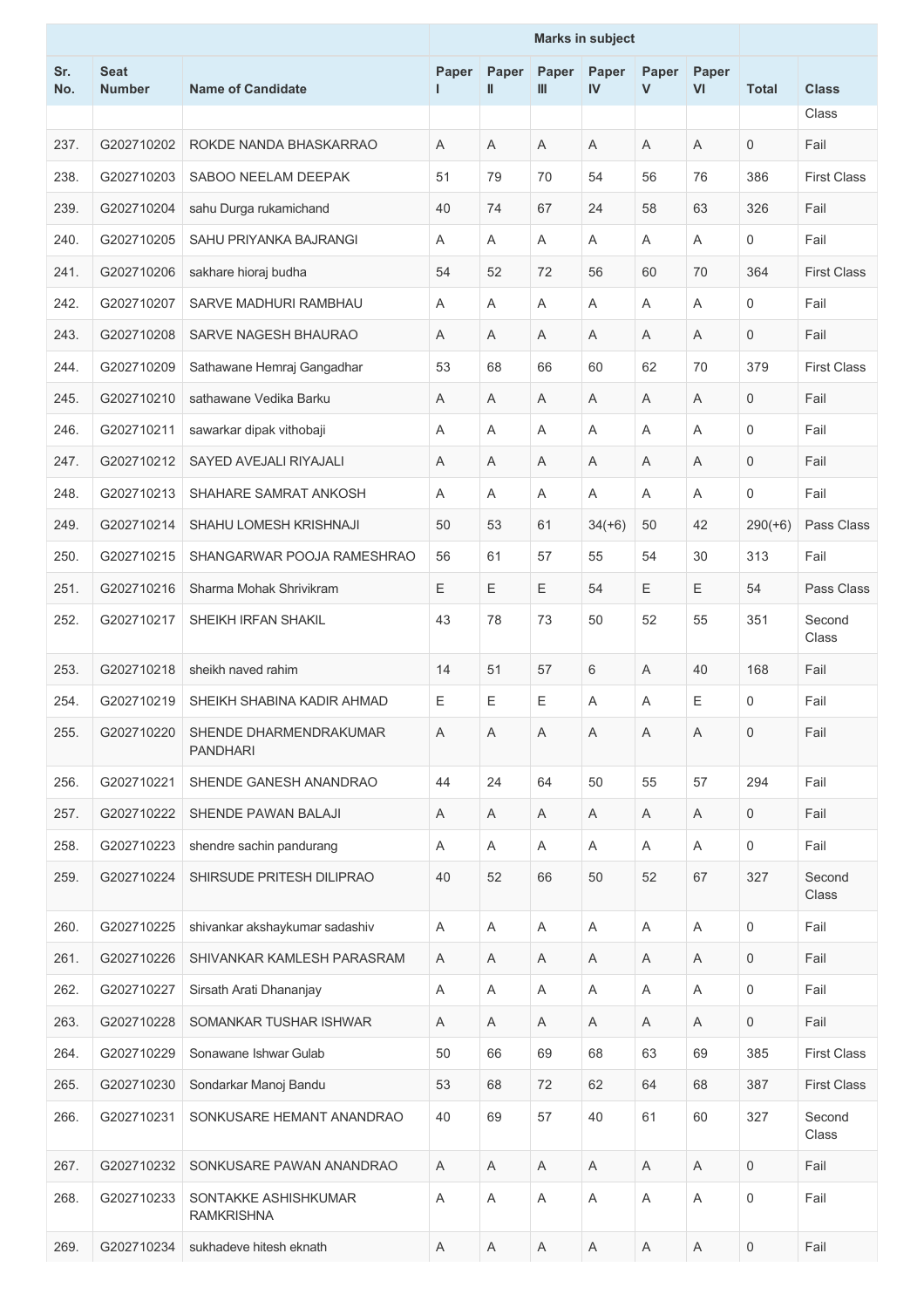|            |                              |                                           | <b>Marks in subject</b> |                       |                       |             |            |             |              |                    |  |  |
|------------|------------------------------|-------------------------------------------|-------------------------|-----------------------|-----------------------|-------------|------------|-------------|--------------|--------------------|--|--|
| Sr.<br>No. | <b>Seat</b><br><b>Number</b> | <b>Name of Candidate</b>                  | Paper<br>L              | Paper<br>$\mathbf{I}$ | Paper<br>$\mathbf{m}$ | Paper<br>IV | Paper<br>V | Paper<br>VI | <b>Total</b> | <b>Class</b>       |  |  |
| 270.       | G202710235                   | SURYAWANSHI MANJUSHA<br>MADHUKARRAO       | Е                       | 31                    | E                     | E           | 58         | 65          | 154          | Fail               |  |  |
| 271.       | G202710236                   | Tagde Megharaj Shriram                    | 41                      | 20                    | 61                    | 42          | 54         | 58          | 276          | Fail               |  |  |
| 272.       | G202710237                   | Tambe Rupchand Raghoji                    | 40                      | 52                    | $36(+4)$              | 40          | 41         | 42          | $251(+4)$    | Pass Class         |  |  |
| 273.       | G202710238                   | <b>TAMGADGE ABHISHEK RAHUL</b>            | Α                       | A                     | A                     | Α           | Α          | A           | $\mathbf 0$  | Fail               |  |  |
| 274.       | G202710239                   | Tejwani Anand Jagdishkumar                | A                       | A                     | A                     | Α           | Α          | A           | $\mathbf 0$  | Fail               |  |  |
| 275.       | G202710240                   | tembhare shubham raju                     | A                       | Α                     | A                     | Α           | Α          | A           | $\mathbf 0$  | Fail               |  |  |
| 276.       | G202710241                   | tembhurne nikhil prakash                  | 60                      | 64                    | 65                    | 46          | 67         | 74          | 376          | <b>First Class</b> |  |  |
| 277.       | G202710242                   | THAKARE SHAILA SANTOSHRAO                 | A                       | A                     | A                     | Α           | Α          | A           | 0            | Fail               |  |  |
| 278.       | G202710243                   | THAKARE SHRADDHA<br><b>CHANDRASHEKHAR</b> | Α                       | Α                     | A                     | Α           | Α          | A           | $\mathbf 0$  | Fail               |  |  |
| 279.       | G202710244                   | thakre amol radheshamji                   | 45                      | 62                    | 55                    | 54          | 54         | 48          | 318          | Second<br>Class    |  |  |
| 280.       | G202710245                   | THAKRE MONALI UMESH                       | 50                      | 78                    | 66                    | 62          | 62         | 69          | 387          | <b>First Class</b> |  |  |
| 281.       | G202710246                   | thawkar yogesh nagoraoji                  | Α                       | A                     | A                     | Α           | Α          | A           | $\mathbf 0$  | Fail               |  |  |
| 282.       | G202710247                   | thool achal vitthal                       | A                       | A                     | A                     | Α           | Α          | A           | $\mathbf 0$  | Fail               |  |  |
| 283.       | G202710248                   | THORAT SACHIN DHONDIBA RAO                | Е                       | A                     | $\mathsf E$           | Е           | Е          | A           | $\mathbf 0$  | Fail               |  |  |
| 284.       | G202710249                   | THUTE POOJA VINOD                         | 53                      | 77                    | 76                    | 66          | 54         | 67          | 393          | <b>First Class</b> |  |  |
| 285.       | G202710250                   | <b>TIRPUDE CHETAN ASHOAK</b>              | A                       | A                     | A                     | Α           | Α          | A           | 0            | Fail               |  |  |
| 286.       | G202710251                   | TITIRMARE SURAJ NANUJI                    | Α                       | A                     | Α                     | Α           | Α          | Α           | 0            | Fail               |  |  |
| 287.       | G202710252                   | TORANKAR RAJANI NAMDEO                    | Α                       | Α                     | Α                     | Α           | Α          | Α           | $\mathsf 0$  | Fail               |  |  |
| 288.       | G202710253                   | <b>Ukey Roshan Premlal</b>                | 50                      | Ε                     | $\mathsf E$           | 60          | Е          | 66          | 176          | Pass Class         |  |  |
| 289.       | G202710254                   | UMATE MONALI DIPAK                        | Α                       | A                     | Α                     | A           | Α          | A           | $\mathsf{O}$ | Fail               |  |  |
| 290.       | G202710255                   | UPGANLAWAR Neha VASANTRAO                 | A                       | A                     | A                     | A           | A          | A           | $\mathbf 0$  | Fail               |  |  |
| 291.       | G202710256                   | Vaidya Mahendra Mangoji                   | 44                      | 30                    | 59                    | 40          | 52         | 58          | 283          | Fail               |  |  |
| 292.       | G202710257                   | vastani Kalpesh Dilipkumar                | Α                       | Α                     | A                     | Α           | Α          | A           | $\mathsf{O}$ | Fail               |  |  |
| 293.       | G202710258                   | VITTHALWAR KALYANI ANILRAO                | Α                       | A                     | A                     | $\mathsf A$ | Α          | Α           | $\mathbf 0$  | Fail               |  |  |
| 294.       | G202710259                   | VYAWAHARE RAHUL UDDHAVRAO                 | 40                      | 61                    | 62                    | 0           | 54         | 63          | 280          | Fail               |  |  |
| 295.       | G202710260                   | <b>WAGHAYE ATUL UDARAM</b>                | A                       | Α                     | A                     | A           | Α          | A           | $\mathsf{O}$ | Fail               |  |  |
| 296.       | G202710261                   | WAGHDHARE SURENDRA BAPURAO                | $45(+4)$                | 54                    | 67                    | 60          | 58         | 72          | $356(+4)$    | <b>First Class</b> |  |  |
| 297.       | G202710262                   | waghmare priyesh sharad                   | Α                       | Α                     | A                     | A           | Α          | Α           | $\mathsf{O}$ | Fail               |  |  |
| 298.       | G202710263                   | wakode prajay kailas                      | Α                       | Α                     | A                     | Α           | Α          | A           | $\mathbf 0$  | Fail               |  |  |
| 299.       | G202710264                   | WANAVE VIGHNESH YASHWANTRAO               | 50                      | 68                    | 43                    | 46          | 53         | 49          | 309          | Second<br>Class    |  |  |
| 300.       | G202710265                   | WANJARI JITENDRA HIRALAL                  | E                       | 67                    | $\mathsf E$           | Ε           | 57         | E           | 124          | Pass Class         |  |  |
| 301.       | G202710266                   | Wankhade Sanjay Babulal                   | 42                      | 65                    | 44                    | 44          | 49         | 50          | 294          | Pass Class         |  |  |
| 302.       | G202710267                   | wasnik Nilesh Laxman                      | Α                       | Α                     | A                     | A           | Α          | A           | $\mathsf{O}$ | Fail               |  |  |
| 303.       | G202710268                   | wasnik poonam arvind                      | Ε                       | 50                    | $\mathsf E$           | Ε           | Ε          | E           | 50           | Pass Class         |  |  |